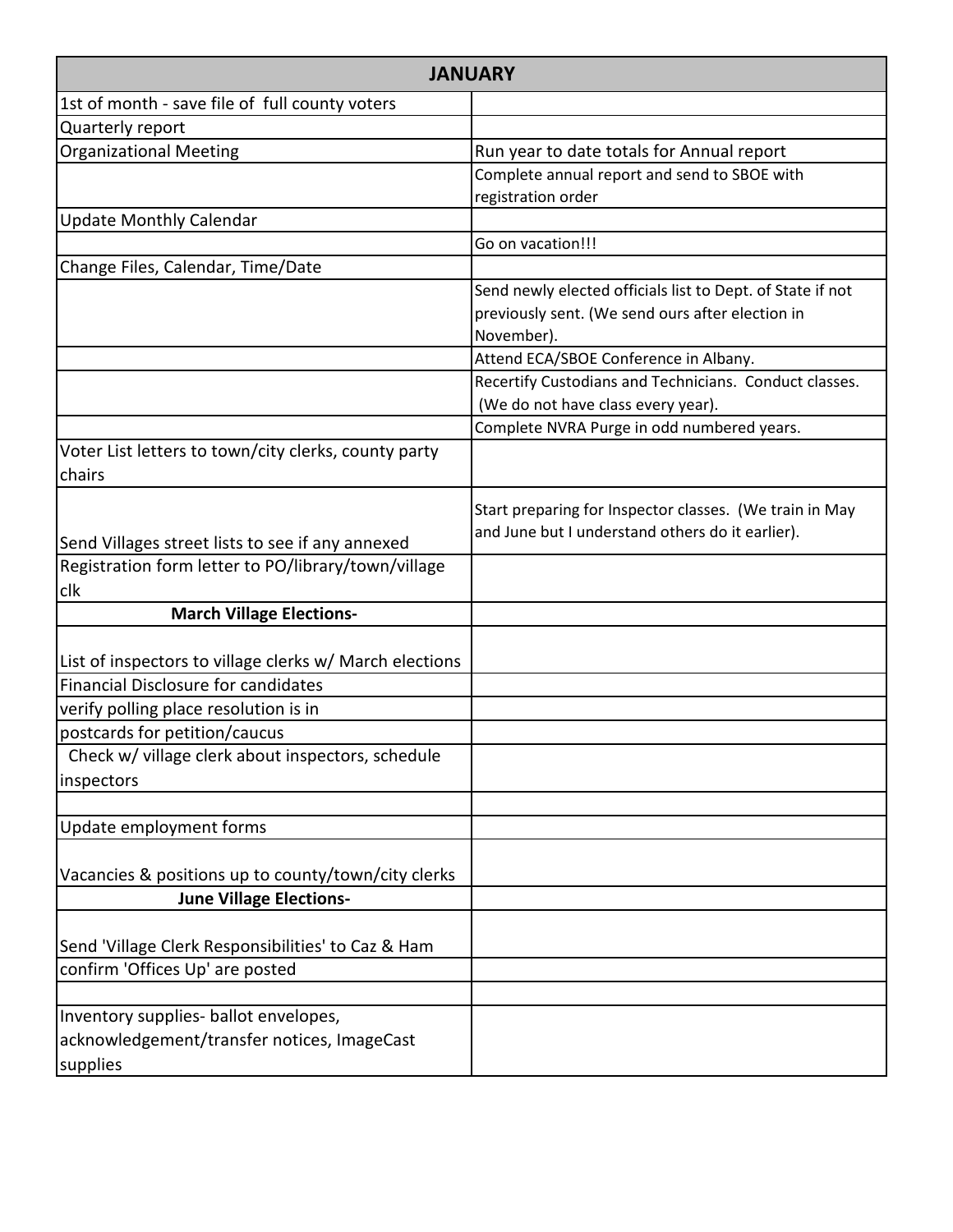- June REP Republican Party hands out the Petition Packets at a Committee meeting Petition inquires – Signature requirements One on one meeting with potential candidates regarding Petitions NCOA clean up continues Preparation paperwork for Mail Check June Village Election June Village Election 3% Audit Preliminary Budget for upcoming year discussions Potential School 2<sup>nd</sup> School Election for Budget re-votes Monthly Legislative Meeting Monthly Department Head Meeting Monthly ECA Executive Committee Meeting Monthly SBOE Meeting Call with all counties Federal Primary Election NVRA Dot Code Biweekly Payroll
	- DEM Sample Petition Page Petition instructions onto website Caucus letters sent (late May) NCOA file finish up/clean up Budget Preparations Absentee Applications to Military Voters EMS set for New Petition Cycle Staff meeting: review handling of filing of petitions and challenges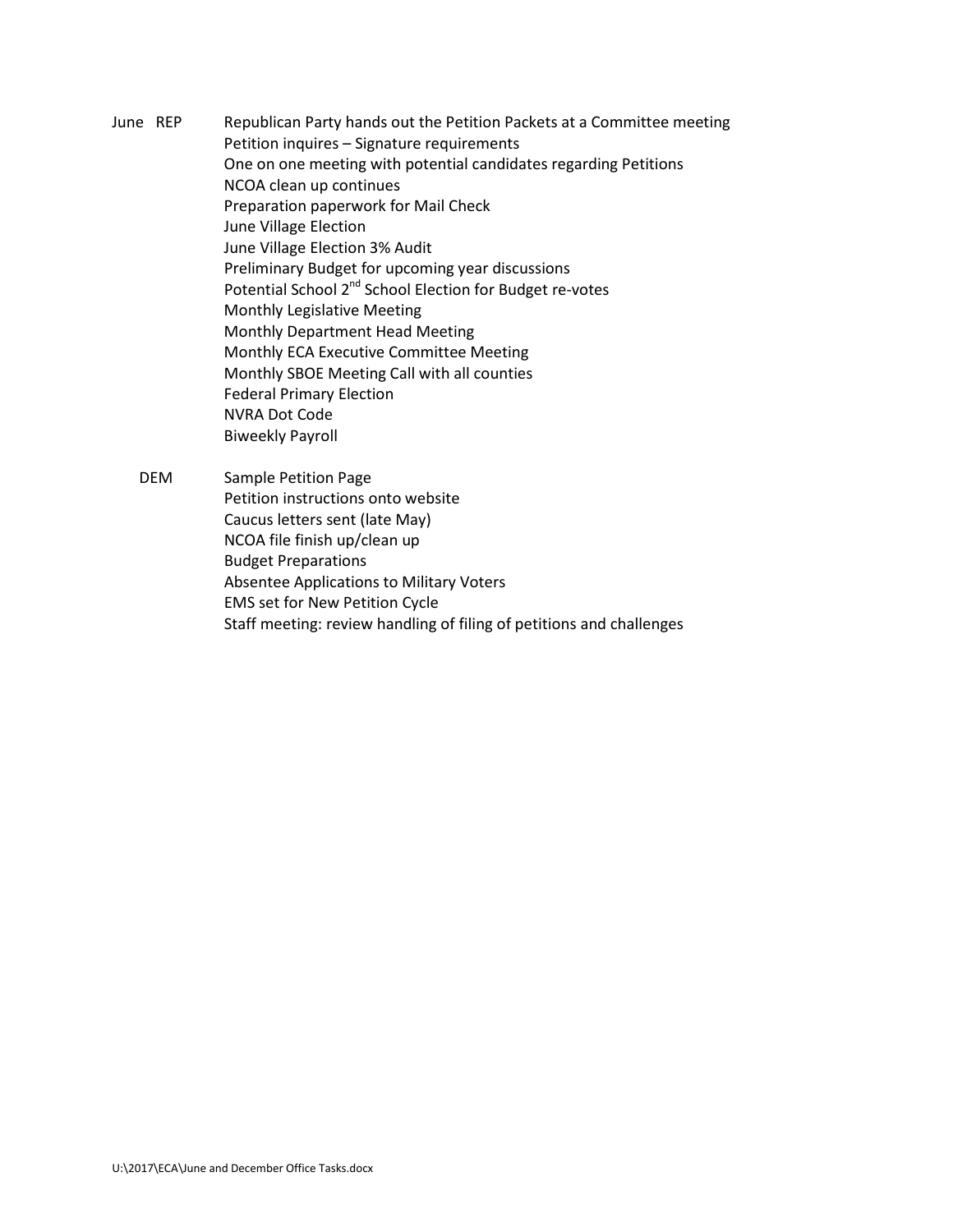| July                                                                                                        |         |
|-------------------------------------------------------------------------------------------------------------|---------|
| Prepare staff-review petition filing, objections & specifications                                           |         |
| Designating petitions filed <i>(acceptance, declinations, authorizations,</i><br>substitutions)             | All     |
| Send "Filing Notice" to all Designating Petition Fillers                                                    | Dem/Rep |
| Ballot position drawing - send letters to candidates                                                        | Dem/Rep |
| Candidate info (primary book) - state requests from public, candidates, etc.                                | Dem/Rep |
| Prepare Independent / Nominating Petition packets - first day to sign TBD<br>for State and Local candidates | Dem/Rep |
| Reminder letters to Treasurers with new calendars                                                           |         |
| Reminder letters to Facilities with use schedule for elections                                              |         |
| Periodic Campaign Finance filing (15 <sup>th</sup> )                                                        | Rep     |
| Check election & office supplies                                                                            | Dem/Rep |
| Reminder letters to Facilities with use schedule for elections                                              | Dem/Rep |
| Prepare check card file for NTS                                                                             | Dem     |
| Contact or interview part time people                                                                       |         |
| Prepare public service announcements re: purpose of check cards                                             | Dem/Rep |
| Reserve auditorium / conference room for known use next year                                                | Rep     |
| Schedule Inspectors for Primary and include ballot testing invite                                           | Comm    |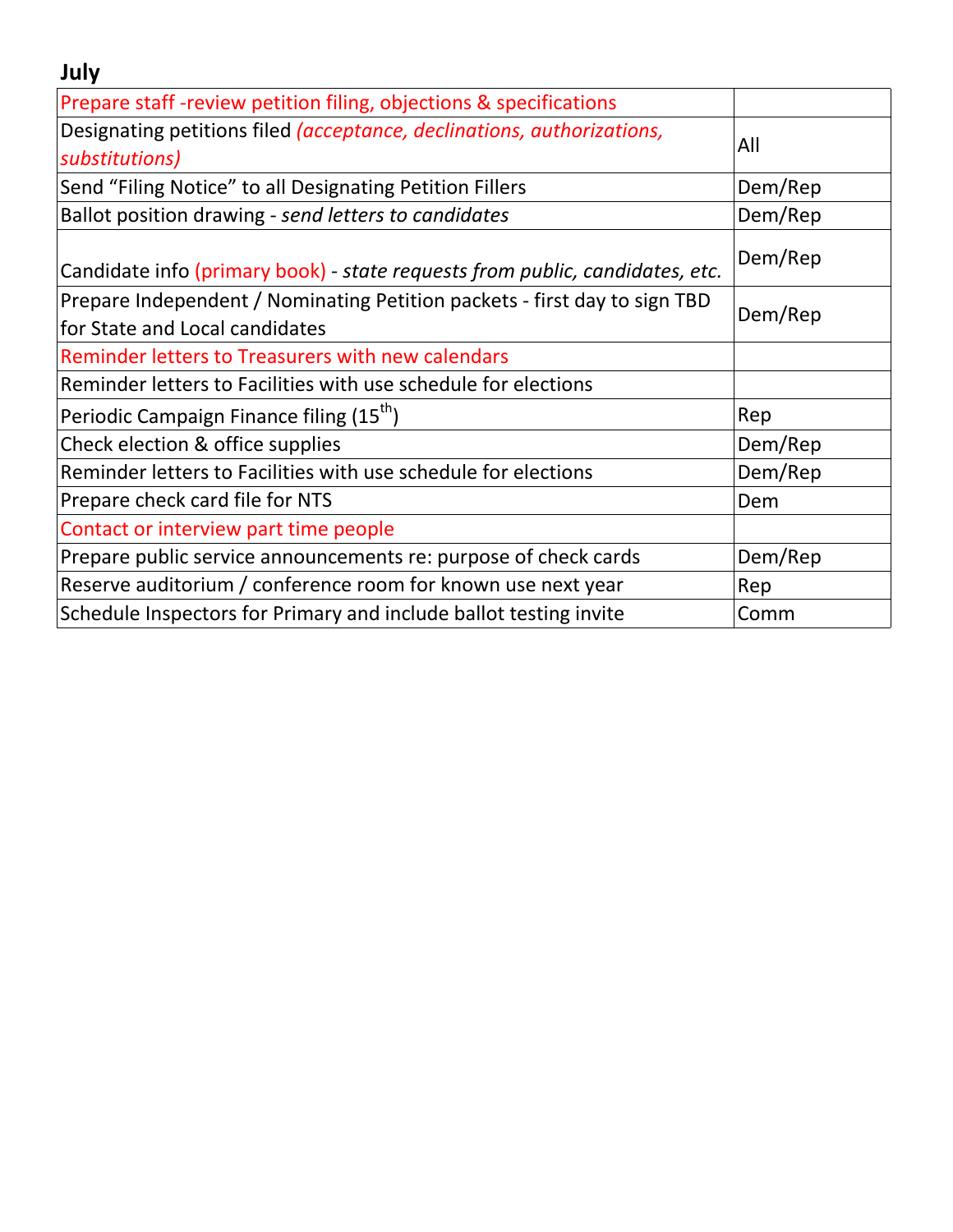## **Seneca & Montgomery County Boards of Elections**

## **August**

- $\checkmark$  Prepare Board of Elections budget for next year / ditto
- $\checkmark$  Receive and file independent nominating petitions / receive, review, file & rule on challenges

## **If there is a Primary Election**

- $\checkmark$  Assign Election Inspections for the September Primary Election and mail letters to confirm / ditto
- $\checkmark$  Schedule test deck marking with Dominion / staff marks test decks
- $\checkmark$  Schedule EMS specialists for ballot programming / Deputies do programming
- $\checkmark$  Schedule technicians for test decking / Deputies schedule
- $\checkmark$  Download test deck results from Dominion FTP site for technicians once test decks are received / N/A
- $\checkmark$  Place absentee and military ballot quantity order with Phoenix Graphics / use county printer
- $\checkmark$  Return machine ballot order spreadsheet to Phoenix Graphics / orders to Schenectady BOE
- Inventory Ballots upon delivery to the BOE and store in the locked closet / Deputies responsible
- $\checkmark$  Upload ballots to SCYTLE / Commissioners responsible
- $\checkmark$  Mail military (and federal not this year) ballots / Commissioners responsible for all absentee workflow
- $\checkmark$  Send copies of ballots to candidates and Party Chairs / nope
- $\checkmark$  Schedule poll book printing with NTS (if no primary let NTS know) / use county printer
- $\checkmark$  Notify the Seneca County Sheriff requesting assistance for Election Night (suitcase and ballot tote pickup) / If a primary notify city/village/county law enforcement agencies to prepare for assistance as needed at polls. Notify courier group of collection routes
- $\checkmark$  Send notice of voting machine inspection, 3% audit, and canvass of paper ballots to all candidates, Party Chairs, and the NYSBOE / Commissioners responsible
- $\checkmark$  Send Official Notice of Primary Election to the Reveille for publication the week prior to the election / Commissioners use two local papers and web site
- $\checkmark$  Contact custodians and technicians for machine deployment/retrieval and Election Day Stand-by / Deputies responsible
- $\checkmark$  Prepare Returns of Canvass for Primary Election
- $\checkmark$  Contact high school teachers in preparation for student workers at general election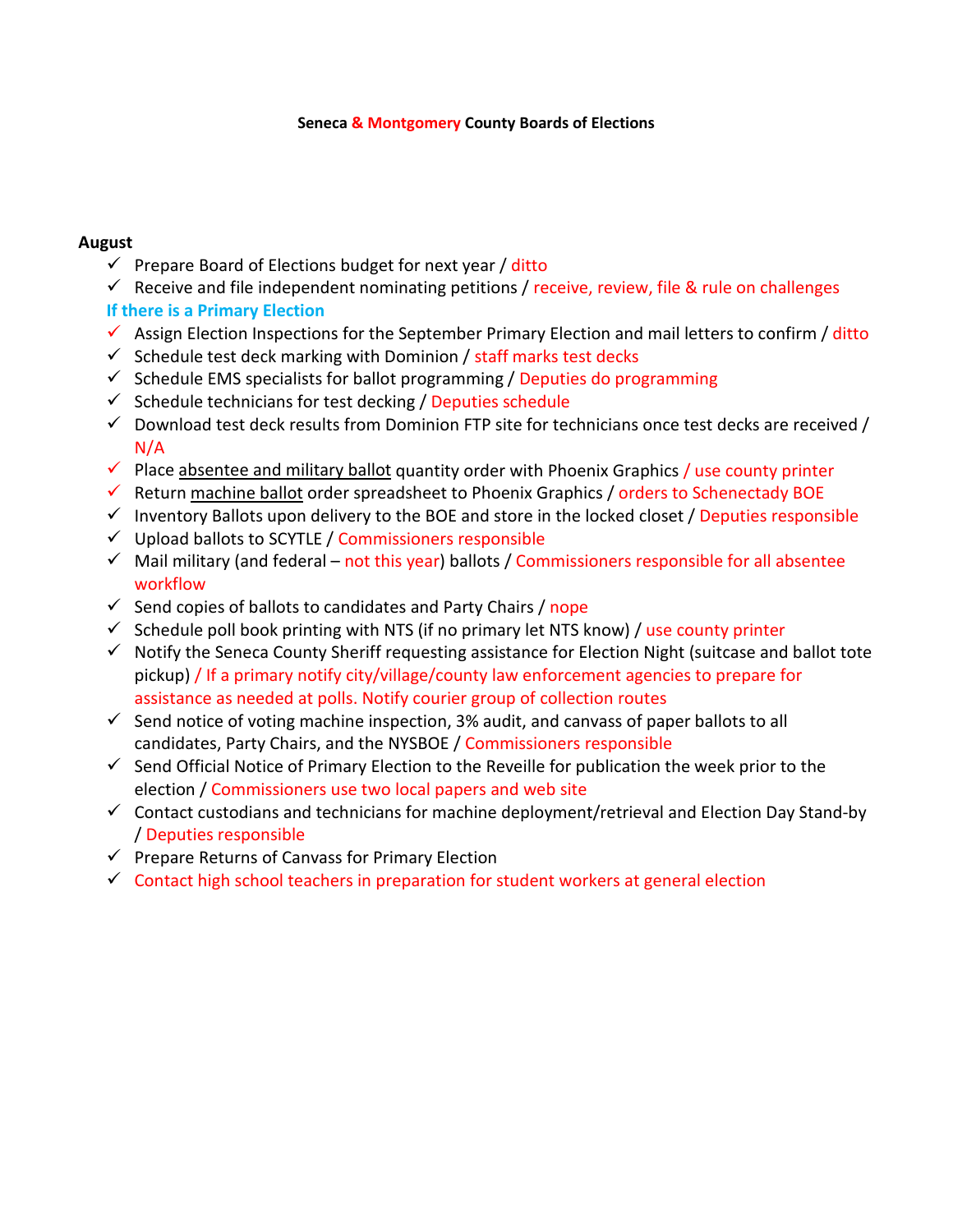|                                                             | <b>SEPTEMBER</b>                                                              |
|-------------------------------------------------------------|-------------------------------------------------------------------------------|
| <b>September Primary-</b>                                   |                                                                               |
|                                                             | Pay close attention to cutoff date for postmark                               |
|                                                             | acceptance of absentee applications and ballots.                              |
|                                                             | We do pre-lat the Thursday before election.                                   |
|                                                             | We pick up the U-Haul the Saturday before election.                           |
|                                                             | Voting machine delivery the day before election and pick                      |
|                                                             | up the day after.                                                             |
|                                                             | Per SBOE - send candidate participation letter to SBOE.                       |
|                                                             | (We do this when we send out to candidates before                             |
|                                                             | Primary).                                                                     |
|                                                             | We prepare a possible problems list (attached) just in case                   |
|                                                             | an Inspector calls from a poll site we can check this list                    |
| On Election Day each office worker gets a folder for        |                                                                               |
| election night that includes machine directions, the screen |                                                                               |
| shots of overvotes, undervotes and double votes, the        |                                                                               |
| BMD operation of the machine, a trouble call sheet and      |                                                                               |
| technician contact info, election law on abandoned          |                                                                               |
| ballots, the chain of custody for pickup of bags & etc. on  |                                                                               |
| election night, the list of election night judges & phone   |                                                                               |
| numbers, RTR procedures, list of support numbers for        |                                                                               |
| Dominion & NTS, list of workers and poll site phone         |                                                                               |
| numbers, and an affidavit envelope.                         |                                                                               |
|                                                             | Return U-Haul the day after election<br>Investigate affidavits: valid/invalid |
|                                                             |                                                                               |
|                                                             | Prepare for the 3% audit of ballots and conduct audit.                        |
|                                                             | Recanvass                                                                     |
| Voting history                                              | Certify Election and send results to SBOE.                                    |
|                                                             | Send State Committee & Delegates/Alternates results to                        |
| Save Election Reports, stats, absentee reports              | <b>SBOE</b>                                                                   |
| Register affidavit voters /not counted                      |                                                                               |
| Package & label ballots, used & unused                      |                                                                               |
| Update elected officials                                    |                                                                               |
| Legal notice- Official Tabulation on file                   |                                                                               |
| Complete & file Primary reports-                            |                                                                               |
|                                                             | Send out letters to those voters whose ballots were not                       |
| Certificates to candidates who won primary                  | tallied                                                                       |
|                                                             | Register anyone whose forms you received after cutoff                         |
| Update County Committees in primary records book            | date                                                                          |
| <b>General Election-</b>                                    |                                                                               |
|                                                             | Receive town propositions (if any) for General by deadline                    |
|                                                             | Prepare CSV file for SCYTL site and upload ballots for                        |
| Notify candidates who need to slash parties                 | General.                                                                      |
|                                                             | In Federal year, complete a gazillion military surveys for                    |
| Numbers for absentee ballot order                           | Tom Connolly.                                                                 |
| Absentee lists & envelopes                                  |                                                                               |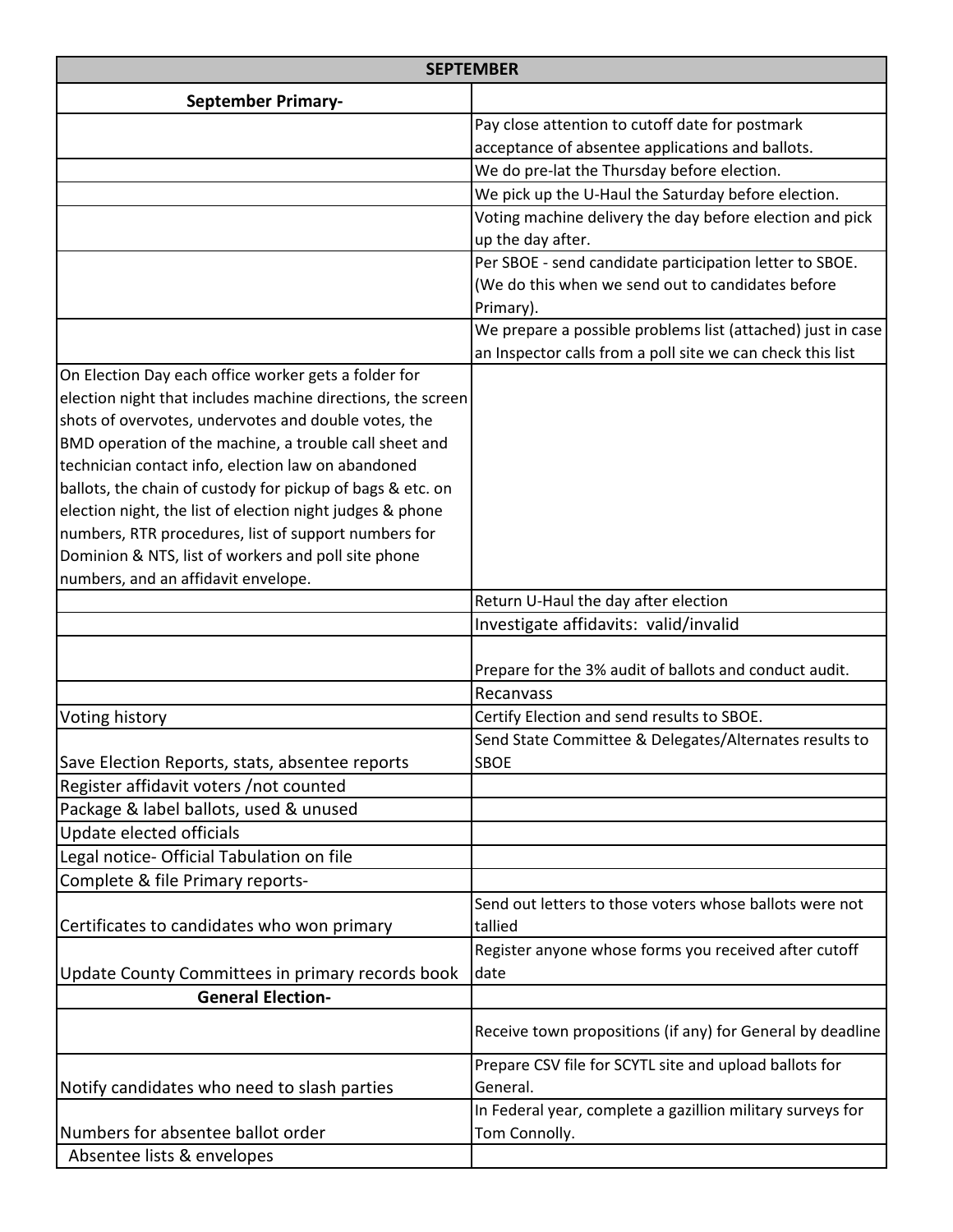| News Release-Voting & registration deadline           | Hopefully get General certification from SBOE. |
|-------------------------------------------------------|------------------------------------------------|
| Financial disclosure to town candidates               |                                                |
| News Release- late hours                              |                                                |
| <b>March Village Elections-</b>                       |                                                |
|                                                       |                                                |
| Send 'Village Clerk Responsibilities' to Ea, Cht, Can |                                                |
| Confirm 'Offices Up' are posted                       |                                                |
|                                                       |                                                |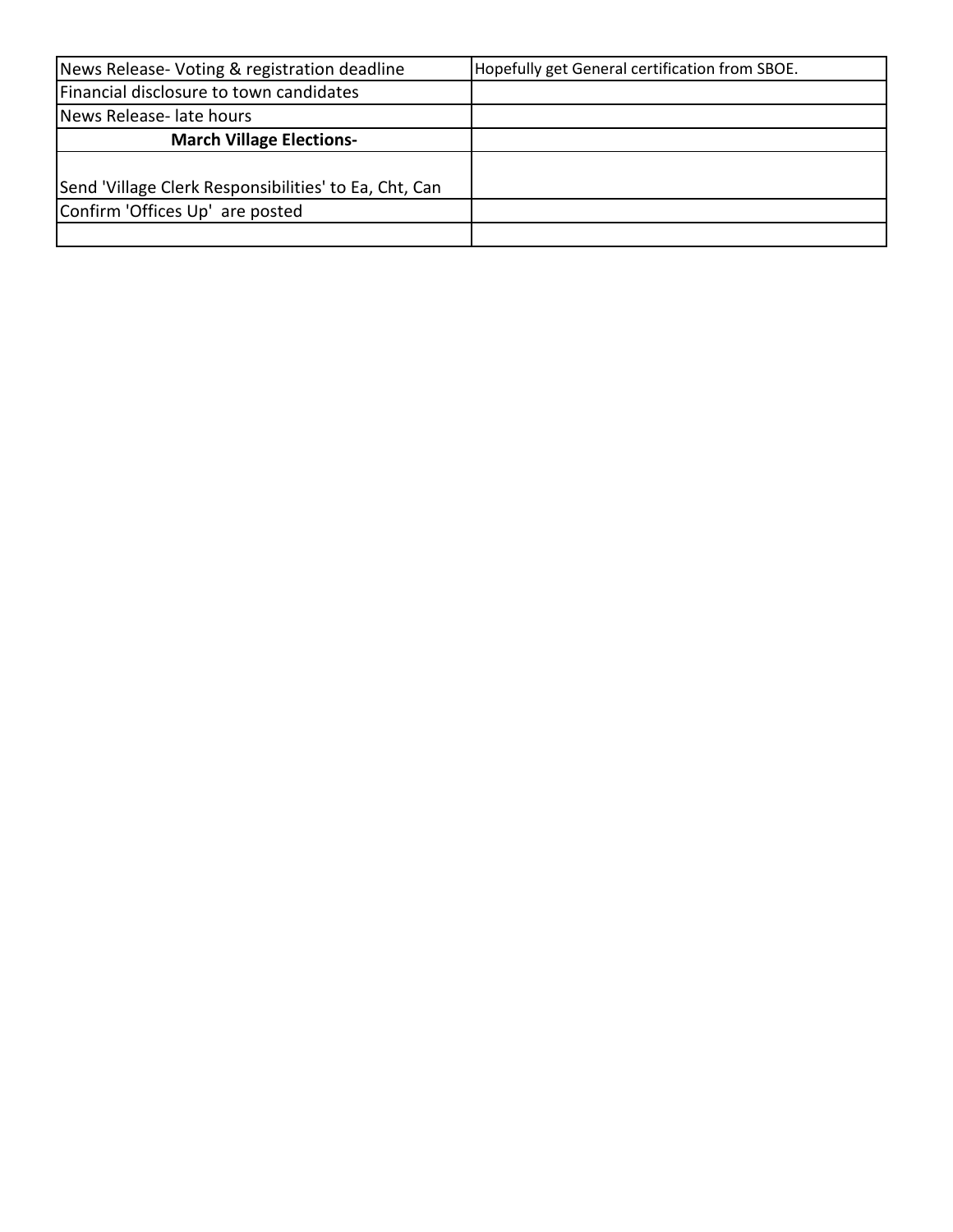## **Seneca & Montgomery County Boards of Elections**

**October –** very similar to August as most of time is spent in preparation for the election

- $\checkmark$  Mail certificate of offices to be filled to village of Waterloo for March village election / email village clerk a reminder to file certificate
- $\checkmark$  Schedule EMS specialists for ballot programming / Deputies do programming
- $\checkmark$  Schedule poll book printing with NTS / use county printer
- $\checkmark$  Schedule test deck marking with Dominion / staff marks test decks
- $\checkmark$  Place absentee/military ballot quantity order with Phoenix Graphics / use county printer
- $\checkmark$  Return machine ballot quantity spreadsheet to Phoenix Graphics / orders to Schenectady BOE
- $\checkmark$  Inventory all ballots upon receipt and lock in ballot closet / Deputies responsible
- $\checkmark$  Complete UOCAVA surveys for SBOE / Commissioners responsible
- $\checkmark$  Upload ballots to Scytl / Commissioners responsible
- $\checkmark$  Mail military and (federal not this year) absentee ballots / Commissioners responsible
- $\checkmark$  Contact Nursing Homes to arrange for absentee ballot delivery/assistance / Commissioners responsible
- $\checkmark$  Send copies of ballots to candidates and Party Chairs
- $\checkmark$  Send notice of machine inspection, 3% audit and canvass of ballots to all candidates, Party Chairs, and the NYSBOE / Commissioners responsible
- $\checkmark$  Schedule machine deployment/retrieval with maintenance department, custodians and technicians / Deputies responsible
- $\checkmark$  Assign Election Inspectors for the November General Election and mail letters to confirm / we mail a quarterly new letters to election workers that reminds inspectors of the election date and also provide a contact list to the poll site coordinators two weeks before the election
- $\checkmark$  Contact the Seneca County Sheriff's Depart to request Election Night assistance / notify city/village/county law enforcement agencies to prepare for assistance as needed at polls. Notify courier group of collection routes
- **Presidential Year**……conduct local registration not during 2017
- $\checkmark$  Hold inspector training for high school students
- $\checkmark$  Meet with county executive and legislators for budget concerns if needed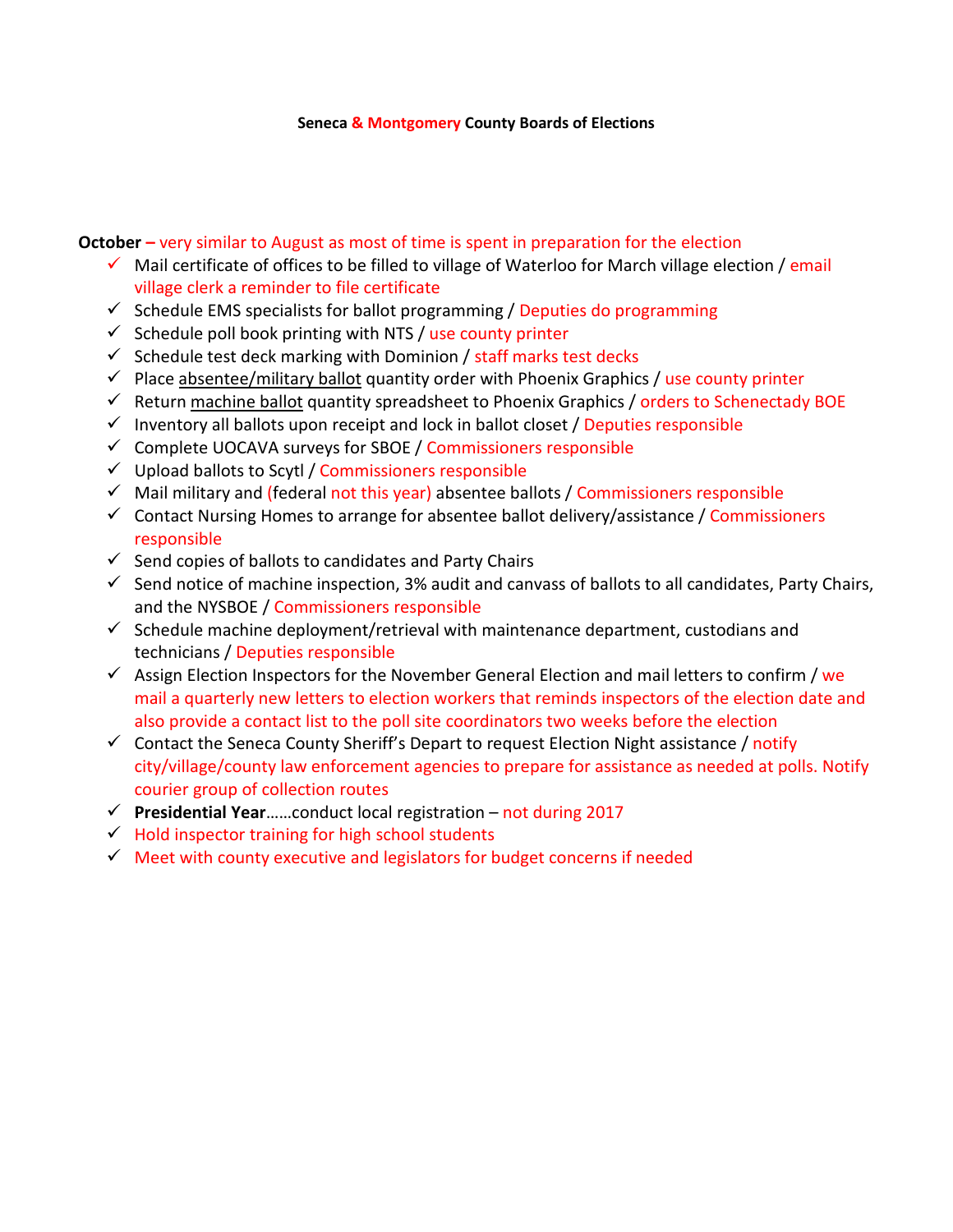| November                                                                        |                 |
|---------------------------------------------------------------------------------|-----------------|
| Just in time Training - prepare, conduct & pay - schedule Thurs prior election  | Comm            |
| Clean booths and ready supplies for the polls (week before election)            | Tech/Custodian  |
| Batteries/ballot calls/flashlights                                              |                 |
| Deploy Machines & Supplies to Poll Sites & Set-up (Nov 6)                       | Tech/Custodian  |
| <b>General Election (November 7)</b>                                            | All             |
| Voter history scan and reconcile to re-canvass data                             | <b>Deputies</b> |
| Re-canvass of machines & election                                               | All             |
| 3% Audit - voting machines schedule staff of Inspectors 2&2                     | All             |
| Prepare Inspector & Staff payroll reports enter vouchers                        | Rep Comm        |
| Count absentee and affidavit ballots<br>schedule staff of Inspectors<br>2&2     | All             |
| Voting History to Absentee, Yes Affidavit Ballots & Court Orders                |                 |
| Certification of Election to winning candidates                                 | Comm            |
| Certify local elections to Secretary of State, SBOE & County Clerk              | Comm            |
| Back up EMS Official Results and archieve all election reports                  |                 |
| Party enrollment changes applied (ASAP per procedure)                           | <b>Deputies</b> |
| Publish offices to be elected in March 2016 village elections                   | Rep Comm        |
| Change parameters for election dates cards in TEAM                              | Dem Comm        |
| Party enrollment changes applied (ASAP per procedure)                           | <b>Deputies</b> |
| Track absentee statistics, by category, ie military, etc - Annual Report        | Deputies        |
| Notices to affidavit voters (and track for Annual Report)                       | <b>Deputies</b> |
| <b>Asset Management reports</b>                                                 | <b>Techs</b>    |
| Finalize and put voting machines away for season                                | <b>Techs</b>    |
| Update poll books & Challenge Reports for notes and signature changes           |                 |
| Review election supplies to place order if money remaining in current<br>budget | All             |
| Review Tech & Coordinator Reports from Election Day                             | Comm            |
| Reserve auditorium/conference room for known use next year                      | Rep Comm        |